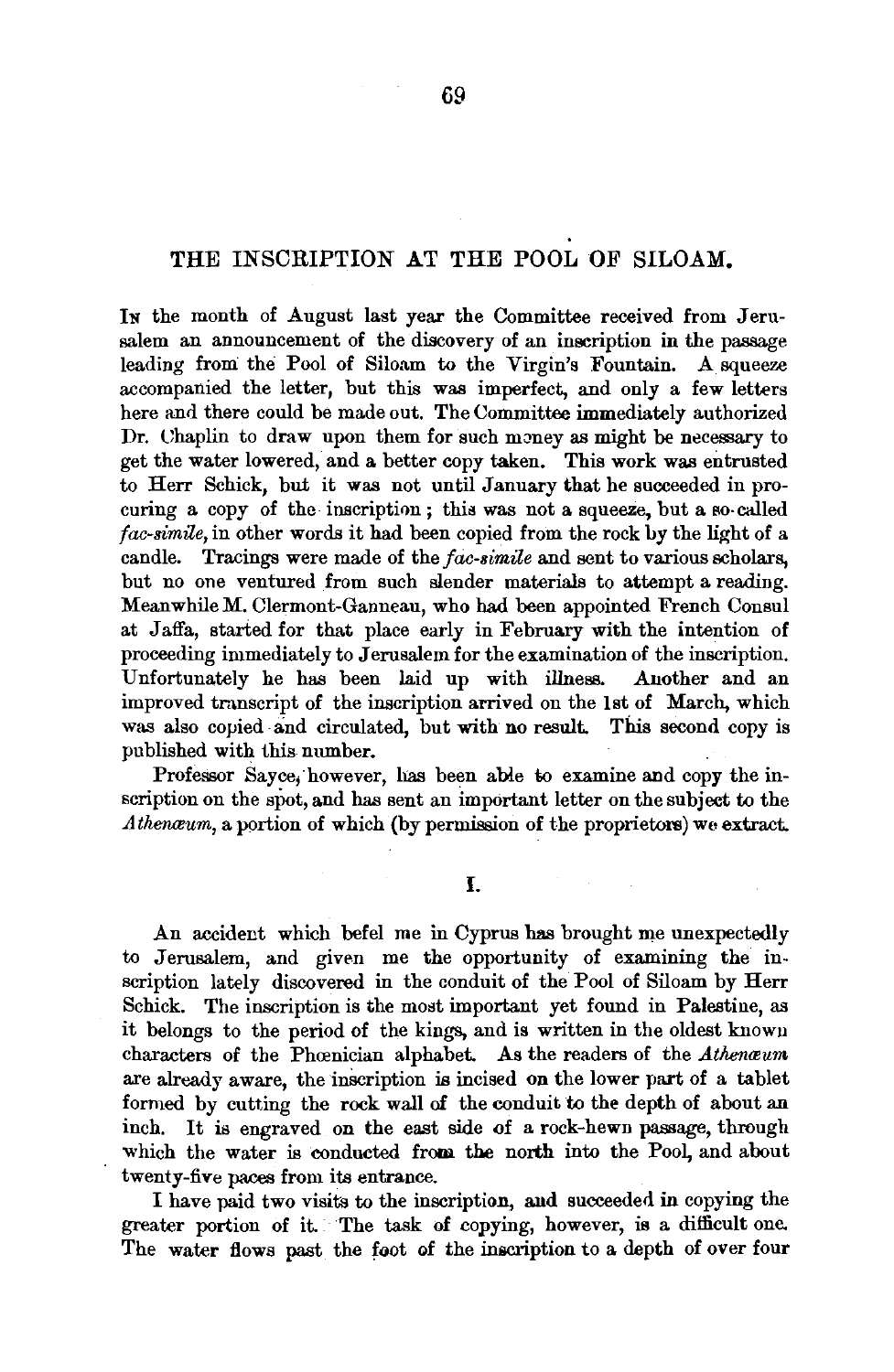75  $A = \frac{1}{2} \pi \sqrt{2}$ こ  $F = \frac{1}{2}$ ・マク・  $+5.6$ きゅう - 3  $\frac{1}{x}$  big  $\frac{1}{x}$ ふこんし  $\zeta$   $\zeta$   $\zeta$ 下四  $8429$ ぐんへ

INSCRIPTION FOUND AT THE POOL OF SILOAM.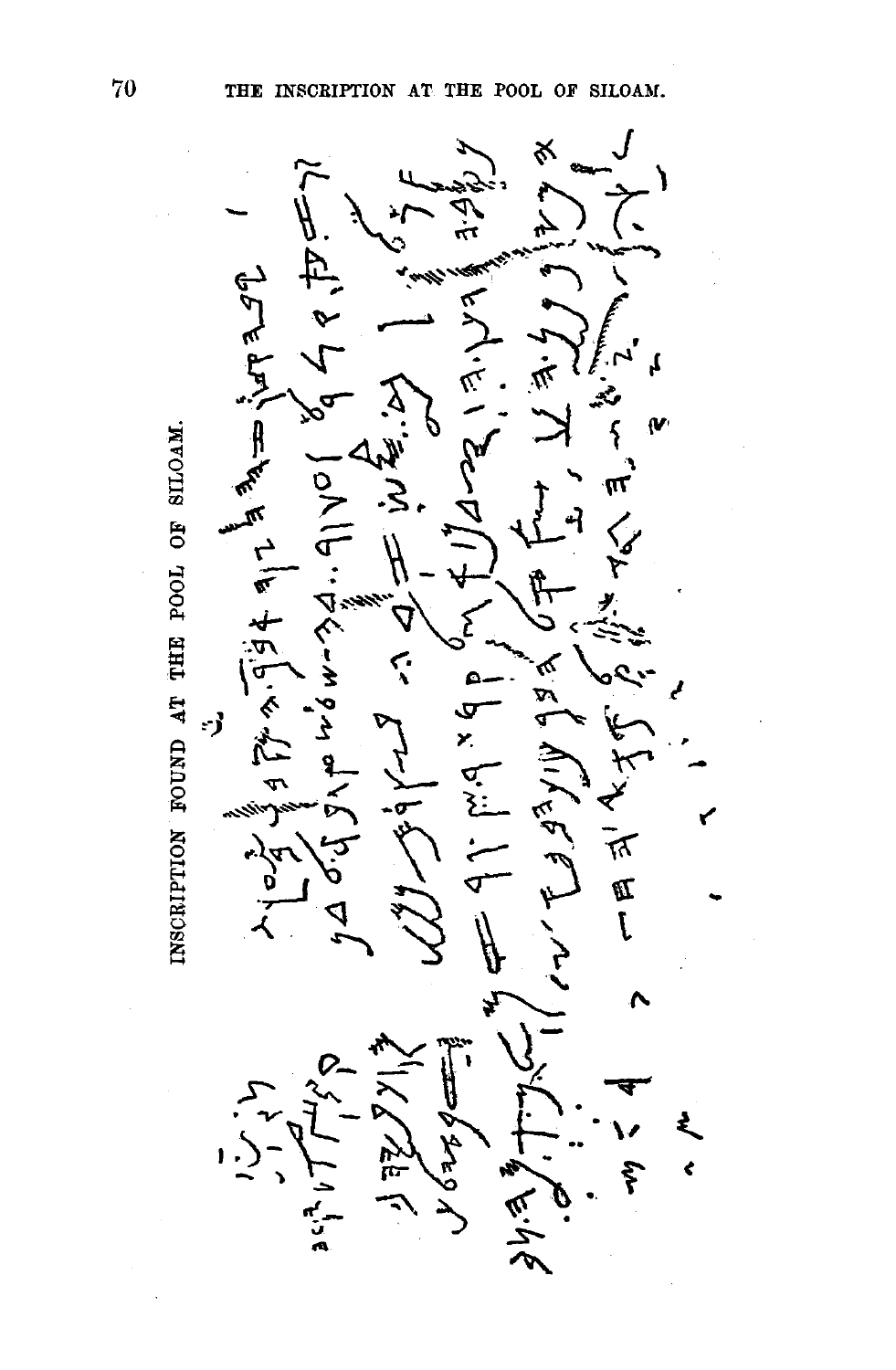inches, and in order to copy it I have had to sit in the water in a cramped position for more than an hour at a time, making out the letters, which are filled with silica, by the dim light of a candle. Had it not been for the kind offices of my companion, Mr. John Slater, who held the candle for me while I copied the characters, I should have found the work even more troublesome than I actually did.

The upper part of the tablet is smooth and plain, though a *graffito* of three lines is scratched upon one part of it. Whether this is in any intelligible system of writing I cannot say ; some of the letters look like cursive Greek, but at the beginning of two of the lines the Arabic ciphers 1843 seem to occur. The lower part of the tablet is occupied by the ancient inscription, which consists of six lines of about thirty-five letters each. The letters are of a considerable size, and must originally have been very clear. Now, however, in consequence of the silex with which they are filled, the difficulty of obtaining sufficient light to see them, and the friction of the water, it is by no means easy to make them out. On the left side a fracture of the rock has caused the loss of several of the characters in the first three lines. Below the inscription comes an ornamental finish in the shape of two triangles, which rest upon their apices, with an angle between them similarly resting upon its apex.

*The forms of the characters are identical with those of the Moabite Stone,* and the words are similarly divided from one another by points. One of the characters, which occurs at least three times, is new to me ; I conjecture that it may represent the missing *teth* of Mesha's inscription. The first line begins with the word **il:lp.:l (il)** ; then follow, after two wordR which I cannot read with certainty, .........(?) הנקבה בעכור second line I can make out only the woros **iroN w-',w-........ ,y.,** ~Il-l **W'N.:l(to) ..............** E:i"~ [~r **il]t,** The third line ends with the word **il.,/::l·**  The fourth line begins with the word ; נקב; then come, after a few doubtful letters, l~to).,~ **':fl"11i"'J?t, U."N** (~)~ and the line ends with '\~~'1'\. The fifth line reads : '11"1~ il~.,:lil **l,N ........ '\'DJ1 10 l:J'I'Qil j'D וֹת אמה:** The sixth line has been so much injured by the friction of the water that the only wards in it which I can make out with certainty are with right). I can find no words in the inscription for Jerusalem, Judah, or king  $(\Box)$ ), nor any proper names. But the forms of the letters prove that it cannot be later than the time of Hezekiah, and the " three cubits" mentioned in the second line, as well as the "thousand cubits" of line 5, will probably afford a clue to the meaning of the inscription. It is clear from the word "תוארן in the fifth line that the constructor of the conduit speaks in the first person.

*February* 7, 1881.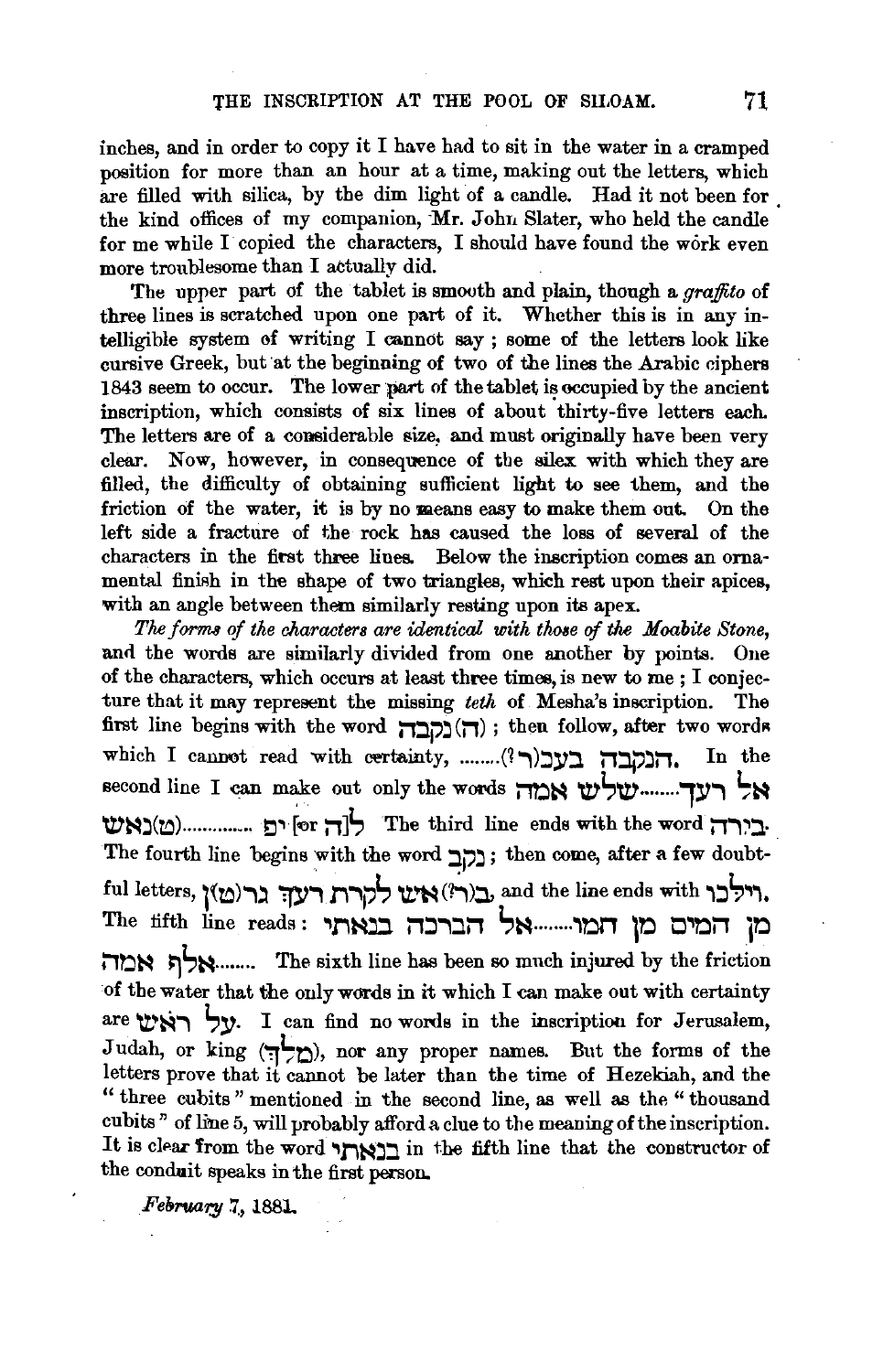The weather detained me at Jerusalem a day longer than I had intended to be there, and I accordingly Paid another visit to the inscription about which I have already written. It was well that I did so, as it enabled me both to correct my previous copies and to fill in some of the lacunce in them. In fact, I may say that I now have as perfect a copy of the inscription as can well be obtained ; very little of it is missing, except where a fracture of the rock has occurred on the left hand side of the first three lines. I hope to place my copy, along with a translation of it, at the disposal of the Palestine Exploration Fund upon my return to England.

Meanwhile I must correct some of the statements I made in my previous letter. The more perfect copy I now possess shows that the inscription is not in Hebrew, as I imagined, but in Phœnician. The Phœnician relative pronoun was occurs more than once, and there are other peculiarities in the language which indicate that the author was. a native of the Phœnician coast. On the other hand, as I have already stated, the forms of most of the letters are identical with those of the Moabite Stone, though there are two, or perhaps three, which seem to be still more archaic than those of Mesha's inscription. I do not see, therefore, how the inscription can be dated so late as the time of Hezekiah and his successors, when the destruction of the kingdom of Israel renewed the intercourse between Judah and Phœnicia, which had been broken off by the revolt of the ten tribes. Consequently I have little hesitation in assigning it to the age of Solomon, or possibly of David (2 Sam. v. 11), when Phœnician workmen were employed in the construction of the. public buildings at Jerusalem. In this case it will be the earliest specimen of Phoenician writing which we possess. Of course it is just possible that the inscription may be of yet older origin, and be composed in the dialect of the Jebusites; but this is in the highest degree improbable.

The inscription is merely a record by the master mason of the excavation of the conduit in which it is found, and which leads from Saint Mary's Pool to the Pool of Siloam, a distance of 586 yards. I was wrong in stating that it was written in the first person, as the word which I read רואתי is really ,דרואתי the whole sentence running-

במאתי אלף אמה וילנו המים מן המוציא אל הברכד.

"And the waters flowed from their outlet to the lower pool for a distance of a thousand cubits." The inscription will be of greater value to the topographer than to the historian, as it contains the names neither of royal nor of other personages. Mr. John Slater and myself attempted to walk up the conduit as far as its exit in Saint Mary's Pool, as had already been done by Robinson and others, since we thought that a second inscription might be discovered in some other part of it, now that the level of the